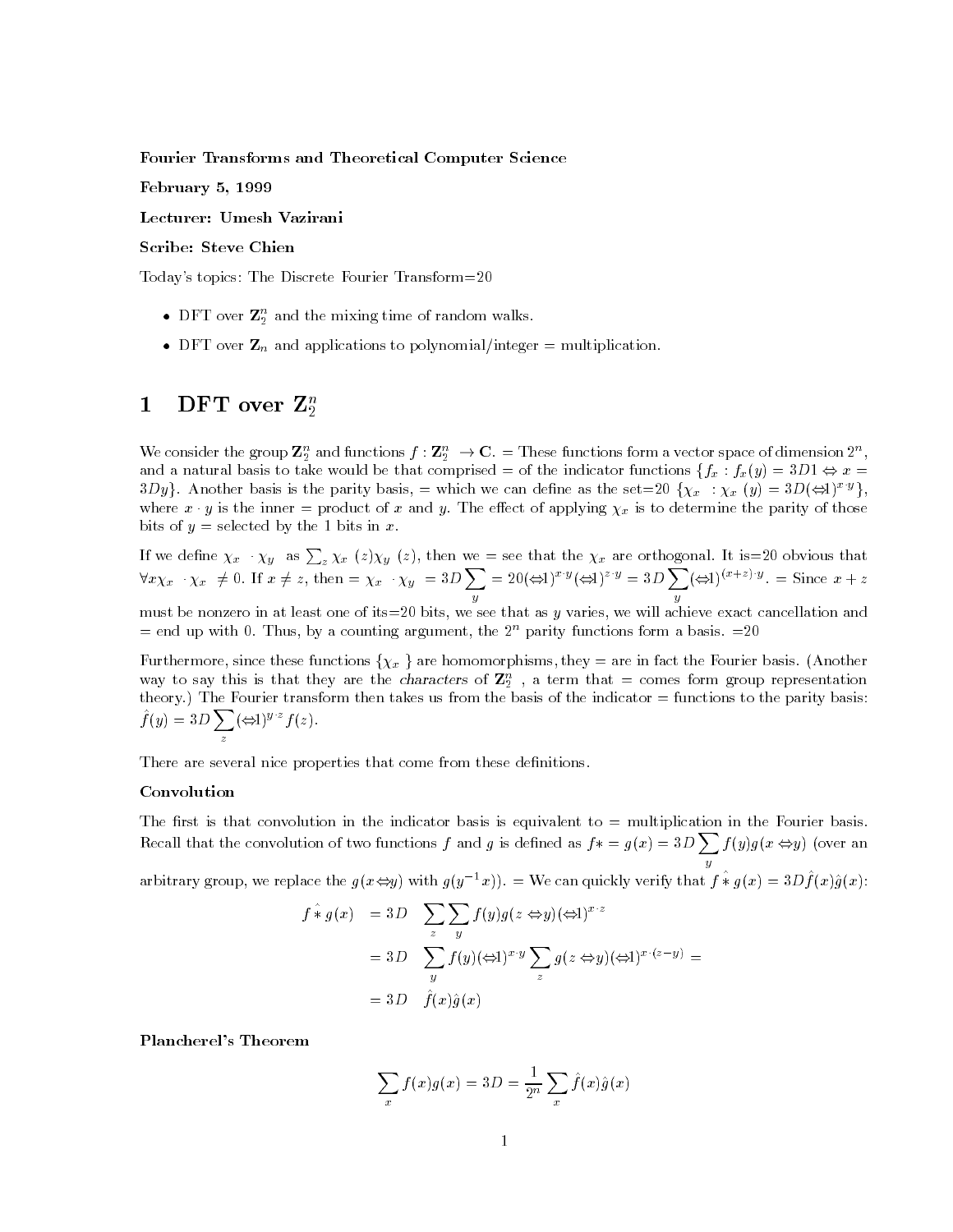#### Subspaces of  $\mathbf{Z}_2^n$

Consider  ${\bf Z}_2^n$  as a vector space, and a subspace  $X\subseteq {\bf Z}_2^n$  .  $=$  Then define  $X^\perp$  (pronounced "x-perp") as  ${y \in \mathbf{Z}_2^n : x \cdot y = 3D0\forall x \in X}$ . Consider now = the indicator function=20  $f(x) = 3D\begin{cases} 1 & \text{if } x \in X \\ 0 & \text{otherwise} \end{cases}$  We 0 otherwise We claim that the Fourier transform of f behaves well: $\sim$ 20  $f$  (y)  $\sim$  3D  $\gamma$   $_{\circ}$  $\begin{bmatrix} 1 & \text{if } y \in X^{\perp} \end{bmatrix}$ 0 otherwise .

**Proof.** Note that  $\hat{f} (y)=3D$   $\sum (\Leftrightarrow t)^{x\cdot y}$ . If  $y\in X^\perp$  , then  $\forall xx\cdot y=3D0$  and so  $\hat{f} (y)=3D|X|$ . If  $y\notin =X^\perp$ then  $\exists z \in X$  such that  $z \cdot y = 3D1$ . We can then divide X into two equal sets,  $= X' = 3D\{x : x \cdot y = 3D0\}$ and  $\Lambda$  +  $Z$ . From this we can conclude that  $f(y)=3D0$  as needed.

## Mixing Time of Random Walks over  $\mathbf{Z}_2^d$

[Insert reference.]

Consider a random walk over  $\mathbf{z}_2^{\circ}$  in which a particle begins at the  $=$  origin and at each time step will either remain at its current position or move to one of its *a* neignbors, all with  $=$  equal probability  $\frac{1}{d+1}$ . We wish to know how quickly the particle's position as a probability distribution = approaches uniform.

More formally, the probability distribution of the particle's position = after one time step can be described  $as = 20$ 

$$
Q(x) = 3D \begin{cases} \frac{1}{d+1} & \text{if } x = 3D0 \text{ or } x = 3De_i \\ 0 & \text{otherwise} \end{cases}
$$

Phrasing it this way allows to see the happy fact that after two steps,  $=$  the probability distribution is simply the convolution of  $Q(x)$  with itself, which by definition is  $Q * Q(x) == 3D \sum_{y} Q(y) Q(x \Leftrightarrow y)$ . One way to read this is that the probability of the particle being at x after two steps is  $=$  exactly the sum over all y of the=20 probability of both being at y after one step,  $Q(y)$  and moving from = y to x in the second step,  $Q(x \Leftrightarrow y)$ . Express the conclude that after n steps, the probability distribution = is the convolution power of  $Q$ , denoted by  $Q$  .

Using the above fact about convolutions and the Fourier transform, we  $\equiv$  can see that  $Q^{nn} \equiv 3DQ^{nn}$ . We wish to determine how close to uniform this is. Notice that if  $U(x) == 3D \frac{1}{2^d}$  is the uniform distribution,  $\left\{\n\begin{array}{ll}\n1 & \text{if } x = 3D0 \\
0 & \text{otherwise}\n\end{array}\n\right.$ 

then the Fourier transform of it is  $20 U(x) = 3D$ 

We now prove the following theorem:

**Theorem.** 
$$
||Q^{*k} \Leftrightarrow U||_1 \le \sqrt{2(e^{e^{-c}} \Leftrightarrow 1)} = \text{for } k = 3D \frac{(d+1)\ln d}{4} + cd.
$$

In fact this is a very tight bound; a lower bound of  $\frac{2\alpha+1}{4}$  = ca can be proven.

To prove this theorem we first need the following lemma:

**Lemma.** For any function  $P(x)$  such that  $P(0) = 3D1$  then  $= ||P^{*k} \Leftrightarrow U||_1^2 \leq \sum_{x \neq 0} |P(x)|^{2k}$ .

**Proof.** The proof relies on the Cauchy-Schwarz inequality, whose  $=$  results are often disastrous but fortunately not so in this case, as well as Plancherel's result.

$$
||P^{*k} \Leftrightarrow U||_1^2 = 3D \sum_y (|P^{*k}(y) \Leftrightarrow U(y)|)^2 =
$$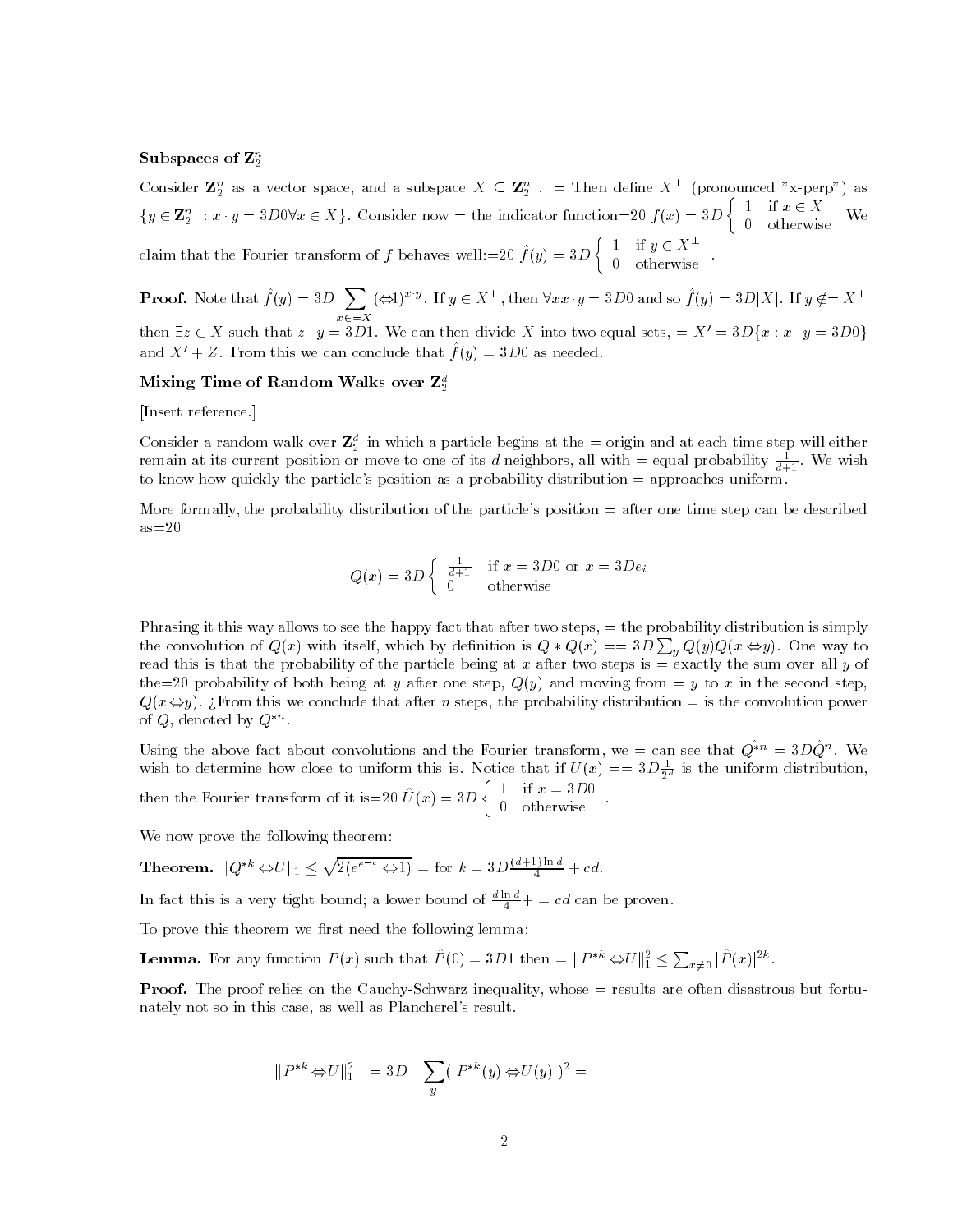$$
\leq 2^d \sum_y |P^{*k}(y) \Leftrightarrow U(y)|^2 \text{ by } = \text{Cauchy-Schwarz}
$$

Now, since  $\hat{U} (0) = 3D\hat{P} (0) = 3D1$  but  $\hat{U} (x) = 3D0 =$  otherwise, using Plancherel's theorem we can write

$$
||P^{*k} \Leftrightarrow U||_1^2 \le \sum_{y \neq 0} (P^{*\equiv k}(y))^2
$$
  

$$
\le \sum_{y \neq 0} [\hat{P}(y)]^{2k}
$$

which is exactly what we need.

**Proof of Theorem.**=20 What we need to do now is to calculate the actual Fourier coefficients = and apply our lemma. Fortunately, our task is made much easier by the structure of  $Q(x)$ , namely the = properties that  $Q(x)$  is nonzero for only  $d+1$  values of x, and that these values of x have simple structure.

$$
\hat{Q}(x) = 3D \sum_{y} (\Leftrightarrow 1)^{x \cdot y} Q(y)
$$

$$
= 3D \frac{1}{d+1} [1 + \#0's \text{ in } x \Leftrightarrow \#1's \text{ in } = x]
$$

$$
= 3D \quad 1 \Leftrightarrow \frac{2|x|}{d+1} \text{where } |x| = 3D \#1's \text{ in } = x
$$

The second equality comes about since  $Q(y)$  is nonzero only for  $y = 3D = 0$  or  $y = 3De_i$ . When  $y = 3D0, =20$  $(\Leftrightarrow)$ )<sup>x y</sup> is 1, and when  $y = 3De_i$ , then  $(\Leftrightarrow)$ <sup>x-y</sup> is 1 when the *i*th bit of x is 0, and  $\Leftrightarrow$  otherwise.

Applying the lemma, we obtain

$$
||Q^{*k} \Leftrightarrow U||_1^2 = 3D \sum_{x \neq 0} (1 \Leftrightarrow = \frac{2|x|}{d+1})^{2k}
$$
  
= 3D 
$$
\sum_{j=3D}^{d} \binom{d}{j} = 20(1 \Leftrightarrow \frac{2j}{d+1})^{2k}
$$
  

$$
\leq \sum_{j=3D}^{d} \frac{d^j}{j!} = e^{\frac{(-2j)(2k)}{d+1}}
$$

Considering only the  $e$  term and substituting in for  $k$ , we see that=20

$$
e^{\frac{(-2j)(2k)}{d+1}} = 3De^{-\frac{4j}{d+1}[\frac{(d+1)\ln d}{4} + \frac{c}{d}]} = 3De^{-j\ln d}e^{\frac{-4jcd}{d+1}} \leq d^{-j}e^{-cj}
$$

Substituting this back in, we find that

$$
||Q^{*k} \Leftrightarrow U||_1^2 \le \sum_{j=3D}^d \frac{d^j}{j!} = d^{-j}e^{-cj}
$$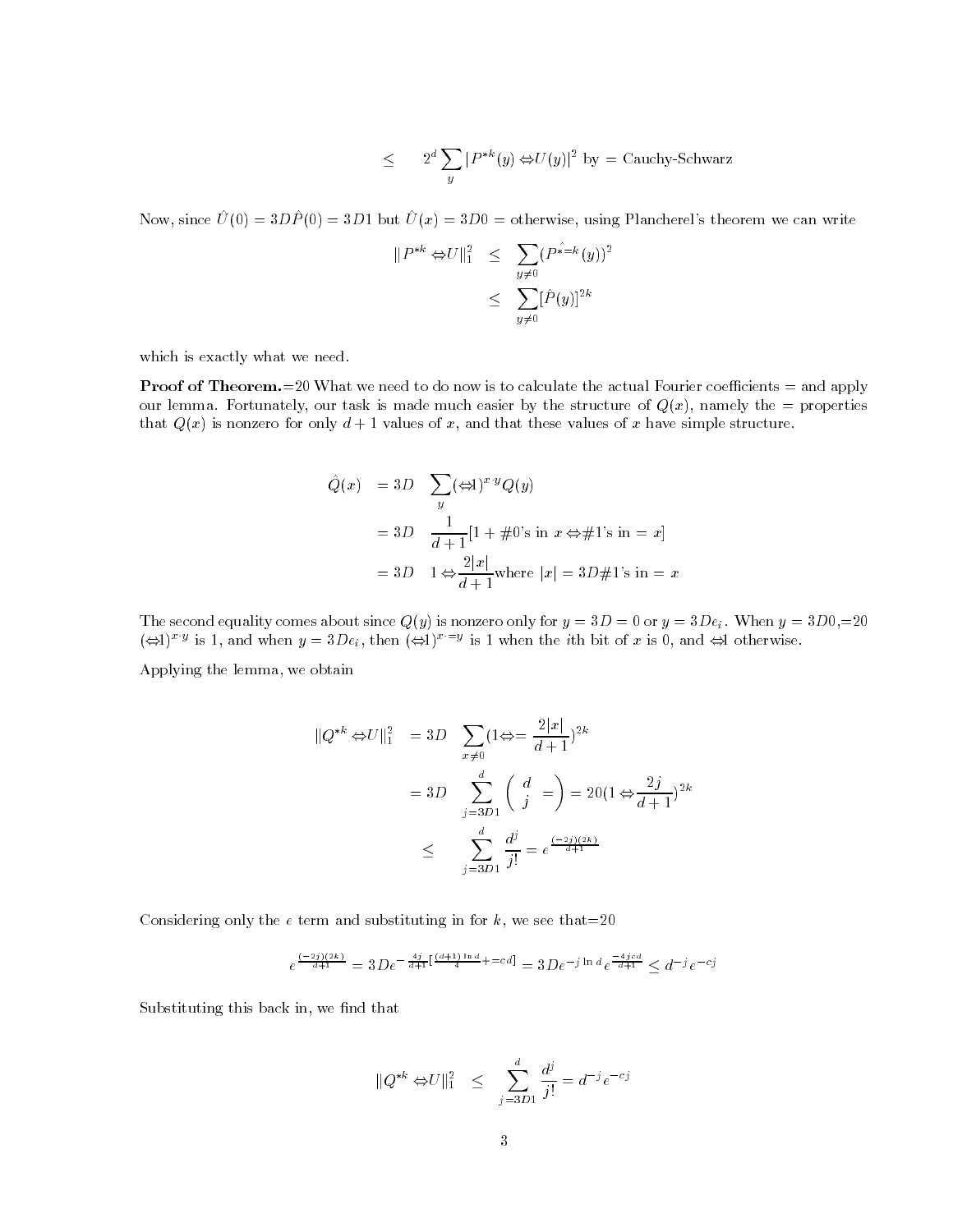$$
\leq \sum_{j=3D1}^{d} \frac{e^{-cj}}{j!}
$$
  

$$
\leq \sum_{j=3D1}^{\infty} \frac{e^{-cj}}{j!}
$$
  

$$
\leq e^{e^{-c}} \Leftrightarrow 1
$$

This finishes the proof.

# 2 DFT over  $\mathbf{Z}_n$

We now consider the Discrete Fourier Transform over the group  $\mathbf{Z}_n$ . = Following the same principle as before, we consider the functions  $f: \mathbf{Z}_n \to \mathbf{C}$ . This time the  $=$  homomorphisms, and thus the proper Fourier=20 basis functions, are  $\{\chi^k(j)=3D\omega^{jk}\}\$ , where  $\omega == 3De^{2\pi i/n}$  is a primitive nth root of unity. (Once again, these are the characters of  $\mathbf{Z}_n$  .) Consequently,  $=$  we can once again define the Fourier transform of f as  $f(x)=3D\sum_{y}\omega^{xy} f(y)$ .

Notice that the Fourier transform in this case has an elegant matrix  $=$  representation:

$$
\begin{bmatrix}\n\hat{f}(1) \\
\hat{f}(\omega) \\
= \hat{f}(\omega^2) \\
\vdots \\
\hat{f}(\omega^n)\n\end{bmatrix} = 3D\n\begin{bmatrix}\n1 & 1 & 1 & \cdots & 1 \\
201 & \omega & \omega^2 & \cdots & \omega^{n-1} \\
1 & \omega^2 & \omega^4 & \cdots & \omega^{2(n-1)} \\
\vdots & \vdots & \vdots & \ddots & \vdots \\
1 & \omega^{n-1} & \omega^{2(n-1)} & \cdots & \omega^{(n-1)^2}\n\end{bmatrix}\n\begin{bmatrix}\nf(1) \\
f(\omega) \\
f(\omega^2) \\
\vdots \\
\vdots \\
f(\omega^{n-1})\n\end{bmatrix}
$$

In other words, the transformation matrix F can be expressed as  $= [\{\omega^{jk}\}]$ . A . Also important is that  $\mathbb{F}_p$  is that  $\mathbb{F}_p$  is that  $\mathbb{F}_p$  is that  $\mathbb{F}_p$  is that  $\mathbb{F}_p$  is that  $\mathbb{F}_p$  is that  $\mathbb{F}_p$  is that  $\mathbb{F}_p$  is that  $\mathbb{F}_p$  is that  $\mathbb{F}_p$  is that  $\mathbb{F}_p$  is tha invertible and that  $F^{-1}$  has a nice = form, namely that=20  $F^{-1} = 3D\frac{1}{n}F^t = 3D\frac{1}{n}\left[\{\omega^{-jk}\}\right] =$ . We have the usual property concerning convolution:  $f * q(x) = 3Df(x)q(x)$ .  $\equiv$  (These last two properties are fairly easy exercises.)

## **FFT**

Calculating the  $f$  vector using straightforward matrix  $=$  multiplication would require time  $O(n^2)$ , but the well-known FFT algorithm requires only time  $O(n \log n)$ . FFT = relies on the fact that a clever rearrangement of the columns of the F matrix significantly reduces the number of  $=$  needed operations. More precisely, we move the columns representing the even powers of  $\omega$  to the left,  $=$  and those representing the odd powers to the right, and rearrange the  $f$  vector to place the even values on top = and the odd values on bottom. This gives=20 us the following:

$$
\begin{bmatrix}\n\hat{f}(1) \\
\hat{f}(\omega) \\
= \hat{f}(\omega^2) \\
\vdots \\
\hat{f}(\omega^n)\n\end{bmatrix} = 3D = 20 \begin{bmatrix}\n\{\omega^{2jk}\} = 3DA & \{\omega^j \omega^{2jk}\} = 3DB = \\
= 20 \{\omega^{2(j+n/2)k}\} = 3DA & \{\omega^{j+n/2} \omega^{2(j+n/2)k}\} = 3D \Leftrightarrow B\n\end{bmatrix} =
$$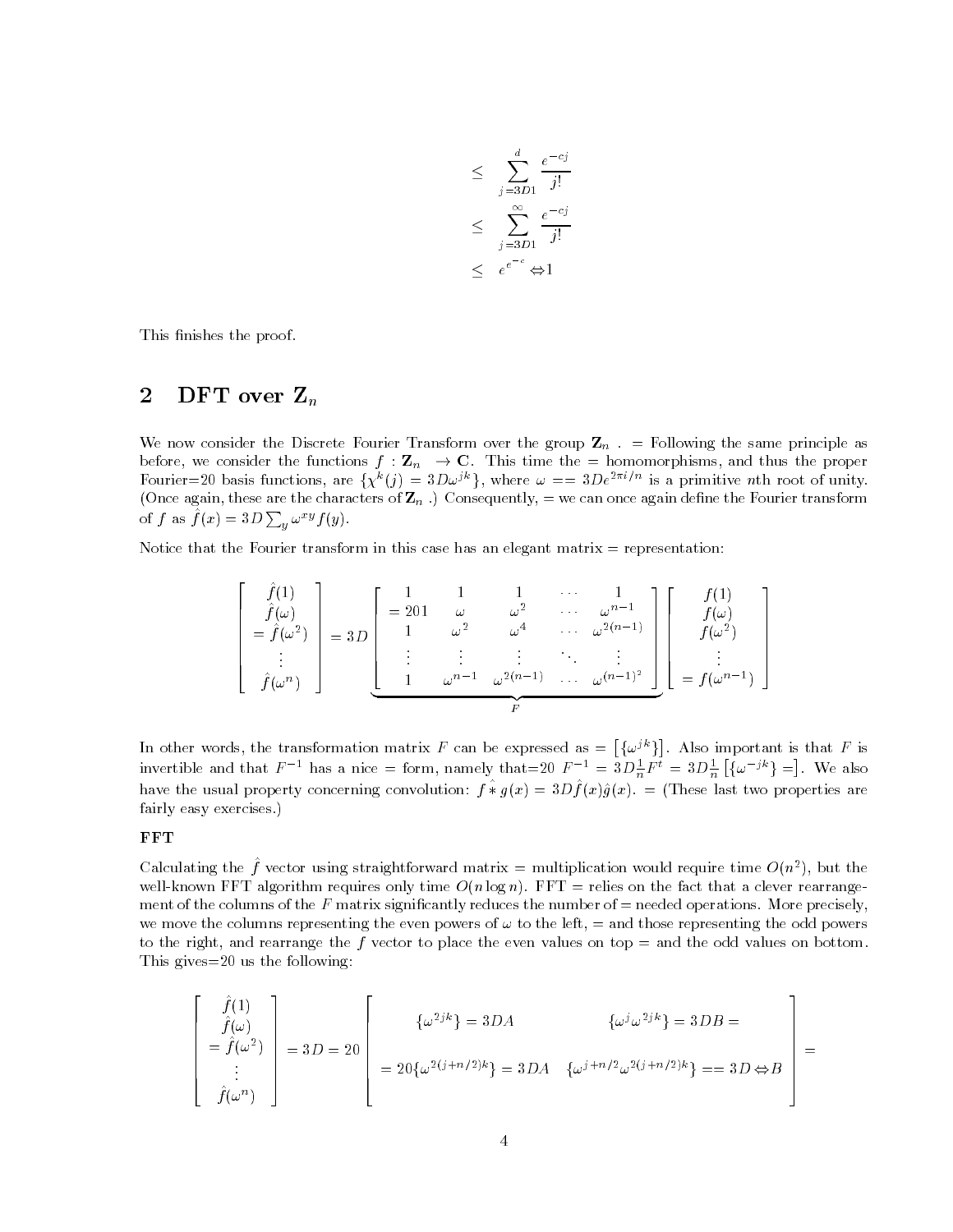$$
20\begin{bmatrix}\n\{f(\omega^{2j})\} = 3Df_0 = \\
\{f(\omega^{2j+1})\} = 3Df_1\n\end{bmatrix} = 3D = 20\n\begin{bmatrix}\nAf_0 + Bf_1 \\
= Af_0 \Leftrightarrow Bf_1 \\
= Af_0 \Leftrightarrow Bf_1\n\end{bmatrix}
$$

The operations now required include the recursive calls of computing = each of  $Af_0$  and  $Bf_1$  and then=20 performing the additions. The total running time now becomes  $T(n)=3D = 2T (n/2) + O(n)=3DO(n \log n)$ .

#### Application: Polynomial multiplication

The FFT algorithm leads to an immediate application in polynomial = multiplication. Given two polynomials of degree  $n \Leftrightarrow 1$ ,  $P(x)=3Da_0 + a_1x + a_2x^2 + \cdots = a_{n-1}x^{n-1}$  and  $Q(x)=3Db_0 + b_1x + 20b_2x^2 + \cdots$  $\theta_{n-1}x^{n-1}$ , we notice that the coefficients  $=$  of their product  $P\left( x\right) Q\left( x\right)$  is the convolution of their original coefficients. Thus to compute the  $=$  product, all we need do is take the FFT of the original coefficients, multiply them, and take the inverse FFT, all = of which can be done in time  $O(n \log n)$ .

More explicitly, if we write  $P(x)Q(x) = 3Dc_0 + c_1x + \cdots + c_{2n-2}x^{-n-2}$ , then our algorithm will first compute FF  $\mathbf{1}(a_0, \ldots, a_{n-1}, 0, \ldots, 0)$  and  $\mathbf{1} \mathbf{r} = \mathbf{1}(a_0, \ldots, a_{n-1}, 0, \ldots, 0)$  to obtain  $(a_0, \ldots, a_{2n-2})$  and  $\mathbf{1}(a_0, \ldots, a_{2n-2})$ We then multiply these componentwise to obtain  $(\hat{c}_0, \ldots, \hat{c}_{2n-2})$  and then = do the inverse FFT to obtain the  $\{c_i\}$ .

## Application: Integer multiplication

A more interesting application of FFT is the integer multiplication = algorithm of Schonhage and Strassen, which allows us to multiply two *n*-bit integers in time  $O(n \log n \log \log \equiv n)$  rather than the naive  $O(n^2)$ . The=20 idea is to treat *n*-bit integers as polynomials and use the  $O(n \log = n)$  polynomial multiplication algorithm. If we are still allowed to assume that primitive operations still take  $= O(1)$  time, then we might imagine that given two *n*-bit integers A and B we might divide each of them into the  $=$  concatenation of  $n/\log n$  pieces. For example, we would write  $A = 3Da_{n-1}a_{n-2} \cdots a_1a_0$ . We can = then write the polynomial  $A(x)=3Da_{n-1}x^{n-1} + \cdots + a_1x + a_0$  and realize that  $A(n)=3DA$ . After = following a similar procedure for B, we would then apply the FFT polynomial multiplication algorithm to recover the  $=c_i$ . We can then evaluate the polynomial at n in time  $O(n \log n)$ , as the  $c_i x^i$  terms have small overlap.

The problem, of course, is that the primitive operations in the FFT take  $=$  longer than  $O(1)$ . Furthermore, this approach requires precise arithmetic computations. The solution to  $=$  these problems is to work in the ring  $\mathbf{Z}_m$  and to divide the *n*-bit numbers in a different manner.

Fortunately for our purposes, it is not difficult to choose appropriate  $=$  values for m and n so that performing FFT is possible. If we let n and  $\omega$  be some powers of 2 and  $=$  let  $m = 3D\omega^{n/2} + 1$ , then we have the following properties, which turn out to be sufficient for  $FFT: =20$ 

- $\bullet$   $\omega$ '' = 3D1
- $\bullet$   $\omega$  ,  $\omega$  ,  $\omega$  ,  $\omega$  ,  $\sim$  are distinct
- $\bullet \ \ \forall 1 \leq k \leq n \sum_{i=3D}^{n-1} p_0 \, \omega^{jk} = 3D0$
- $\bullet$  n  $^+$  exists.

Notice that the time to perform  $FFT$  has increased, however. Since our  $=$  addition operations are potentially  $=$  20 over n-bit numbers, we have an extra factor of n, so that the cost  $=$  of FFT is now  $O(n^2 \log n)$ .  $=20$  (Note that as the only multiplications in FFT involve powers of  $=\omega$ , multiplications consist only of shifts and additions.)